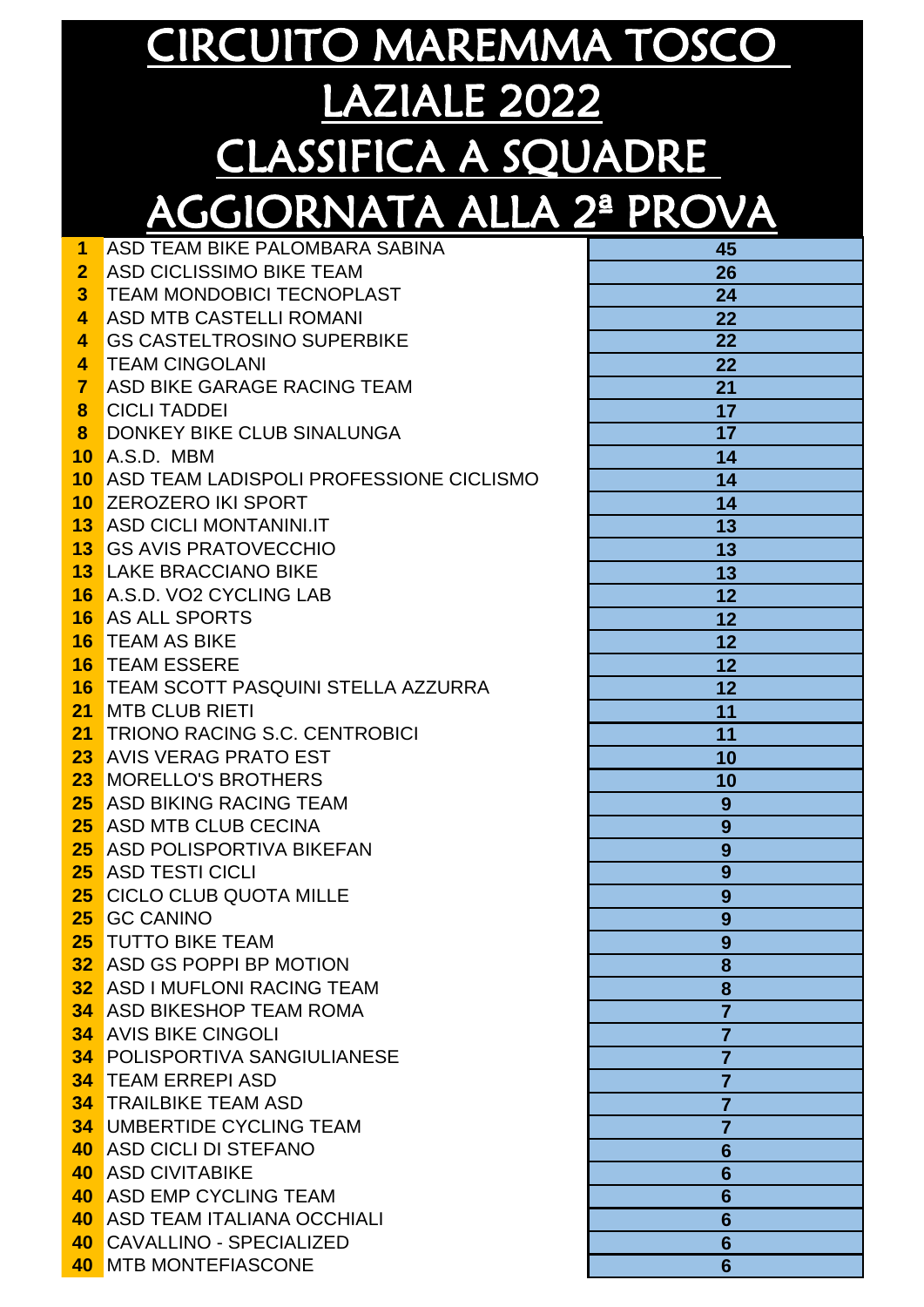|    | U<br><u>iconomi</u><br><b>TO 200</b>        |                                                                       |
|----|---------------------------------------------|-----------------------------------------------------------------------|
| 40 | <b>TEAM BIKE PIONIERI</b>                   | 6                                                                     |
|    | <b>40 TEAM PASSION FAENTINA</b>             | $6\phantom{1}6$                                                       |
|    | 48 A.S.D. LAZIO OUTDOOR                     | 5                                                                     |
|    | 48 ACIDO LATTICO MTB PASSO CORESE ASD       | <u>5</u>                                                              |
|    | <b>48 ASD CENTER BIKE</b>                   | 5                                                                     |
|    | <b>48</b> ASD MONKEY SURF RICCIONE          | 5                                                                     |
|    | <b>48 ASD TEAM BIKE ORBETELLO</b>           | 5                                                                     |
|    | <b>48 ASDGC TONDI SPORT</b>                 | $\overline{\mathbf{5}}$                                               |
|    | <b>48 CICLI BRANDI ELBA TEAM</b>            | $\overline{\mathbf{5}}$                                               |
|    | <b>48 MTB RACE SUBBIANO</b>                 | 5                                                                     |
|    | <b>48 PIESSE CYCLING TEAM</b>               | 5                                                                     |
|    | <b>48 POLISPORTIVA AERONAUTICA</b>          | 5                                                                     |
|    | <b>48 PROCYCLING TEAM CASELLI</b>           | 5                                                                     |
|    | <b>59 ARRETIUM TEAM SPECIALIZED</b>         | 4                                                                     |
|    | <b>59</b> ASD ALSIUM BIKE TEAM              | 4                                                                     |
|    | <b>59 ASD BIKENERGY</b>                     | 4                                                                     |
|    | <b>59 ASD CICLISMO MONTECCHIO</b>           | 4                                                                     |
|    | <b>59</b> ASD CICLO TECH                    | 4                                                                     |
|    | <b>59 ASD CICLOSPORT POGGIBONSI</b>         | 4                                                                     |
|    | <b>59 ASD LARIS BIKE</b>                    | 4                                                                     |
|    | <b>59 ASD RAVEN TEAM</b>                    | 4                                                                     |
|    | <b>59 BIKE THERAPY ASD</b>                  | 4                                                                     |
|    | <b>59 BOTTECCHIA FACTORY TEAM</b>           | 4                                                                     |
|    | <b>59 CICLISMO CIVITA CASTELLANA A.S.D.</b> | 4                                                                     |
| 59 | <b>59 GC MATELICA</b><br><b>GRUPPO TNT</b>  | 4                                                                     |
|    | <b>59 GS MONTALTO</b>                       | 4<br>4                                                                |
|    | <b>59 GS MONTEMARCIANO</b>                  | 4                                                                     |
|    | <b>59 PACINI FACTORY TEAM</b>               | 4                                                                     |
|    | <b>59 PASSATEMPO CYCLING TEAM ASD</b>       |                                                                       |
|    | <b>59 PASSEPARTOUT</b>                      | 4                                                                     |
|    | <b>59 UC PETRIGNANO</b>                     | 4                                                                     |
|    | <b>59 VELO CLUB PONTEDERA</b>               | 4                                                                     |
|    | <b>79</b> 100% BIKE                         | $\overline{\mathbf{3}}$                                               |
|    | <b>79</b> A.S.D. TEAM REVOLUTION BIKE       | $\overline{3}$                                                        |
|    | <b>79 ALATRI BIKE ASD</b>                   | $\overline{3}$                                                        |
|    | <b>79</b> ASD ANIENE BIKE TEAM              |                                                                       |
|    | <b>79</b> ASD CRAZY BIKE CAMERANO           |                                                                       |
|    | <b>79</b> ASD MTBIKE ARGENTARIO             |                                                                       |
|    | <b>79 ASD PEDALE STRACCO FABRIANO</b>       |                                                                       |
|    | <b>79</b> ASD PRENESTE BIKE                 |                                                                       |
|    | <b>79</b> ASD PRO BIKE RIDING TEAM          |                                                                       |
|    | <b>79</b> ASD TEAM BIKE VALCONCA            | $\frac{3}{3}$ $\frac{3}{3}$ $\frac{3}{3}$ $\frac{3}{3}$ $\frac{3}{3}$ |
|    | <b>79 ASD TURBOLENTI RIVODUTRI</b>          |                                                                       |
|    | <b>79 BAMBANA BIKE</b>                      | $\overline{\mathbf{3}}$                                               |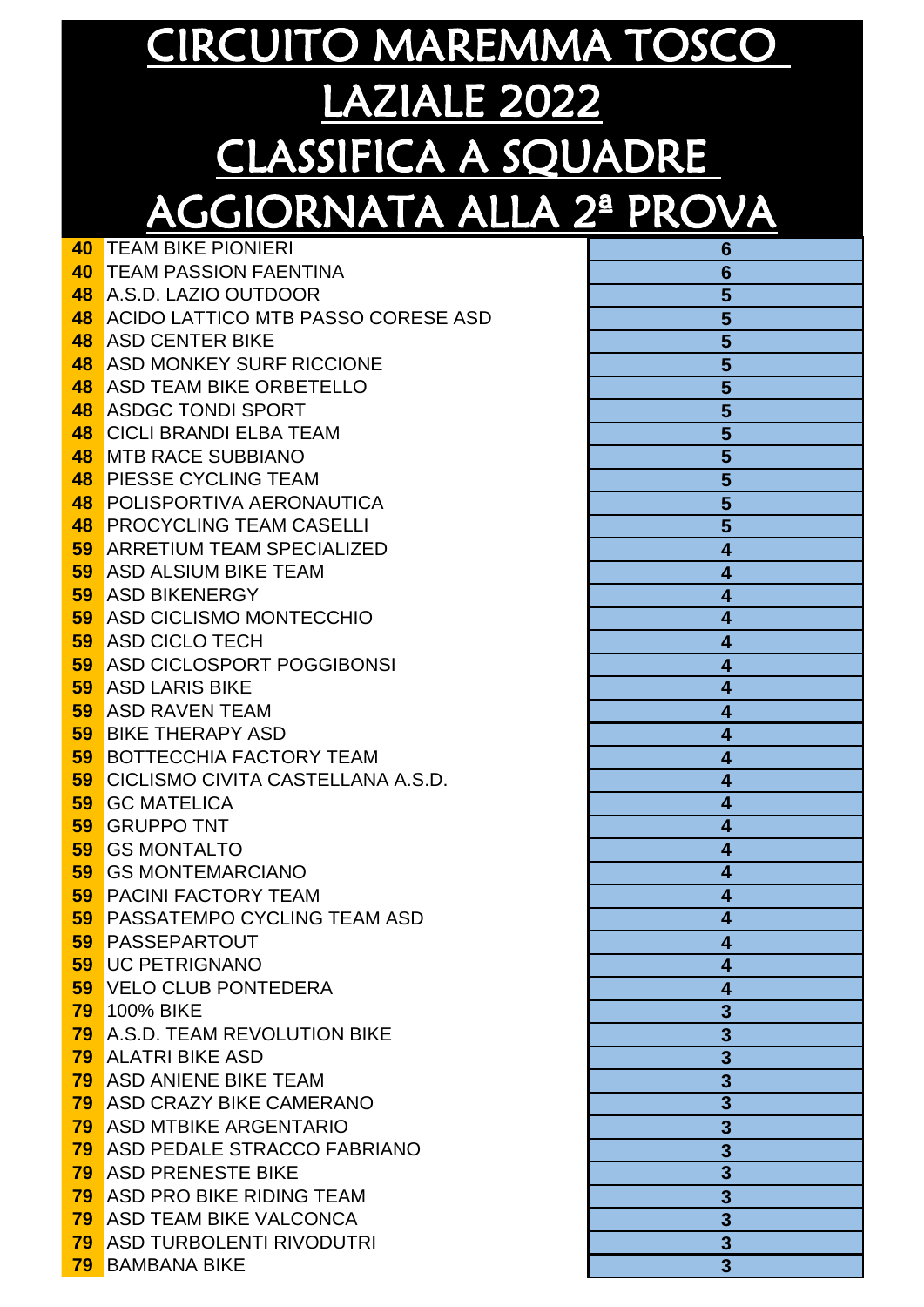| 79 | <b>BIKE AND RIDE MSP ROMA</b>                             | 3                                |
|----|-----------------------------------------------------------|----------------------------------|
|    | <b>79 BIKE LR ASD</b>                                     |                                  |
|    | <b>79 CICLOTURISTICA MASSA MARTANA</b>                    |                                  |
|    | <b>79 CUSTOM4 TEAM CASELLI</b>                            | $\frac{3}{3}$                    |
| 79 | <b>DIEFFE BIKE</b>                                        |                                  |
|    | <b>79 GS POCCIANTI</b>                                    | $\overline{\overline{3}}$        |
|    | <b>79 MAREVETTAMARE ASD</b>                               | $\overline{3}$                   |
|    | 79 MTB CASTIGLIONE DEL LAGO                               | $\overline{3}$                   |
|    | <b>79 MTB SANTA MARINELLA CICLI MONTANINI</b>             | $\overline{3}$                   |
|    | <b>79 SC ALFREDO ORIANI</b>                               | $\overline{3}$                   |
|    | <b>79 SC VILLAFRANCA</b>                                  | $\overline{\mathbf{3}}$          |
|    | <b>79 TEAM CASTELLO BIKE-RACE MONTAIN</b>                 | $\overline{\mathbf{3}}$          |
|    | <b>79 TEAM SPEEDY BIKE</b>                                | $\overline{\mathbf{3}}$          |
|    | <b>104</b> A.S.D. RED WHITE                               | $\overline{2}$                   |
|    | <b>104 ANTELLA BIKE</b>                                   | $\overline{2}$                   |
|    | <b>104</b> ASD ALTA VALLE DEL POTENZA                     | $\overline{2}$                   |
|    | <b>104</b> ASD AMMAZZASOMARI                              | $\overline{2}$                   |
|    | <b>104 ASD ARES BIKE TEAM</b>                             | $\overline{2}$                   |
|    | <b>104</b> ASD ATLETICA ORTE                              | $\overline{2}$                   |
|    | <b>104</b> ASD BICIPEDIA                                  | $\overline{\mathbf{c}}$          |
|    | <b>104</b> ASD BIKE CENTER PRO TEAM MTB                   | $\overline{2}$                   |
|    | <b>104 ASD BY BIKE</b>                                    | $\overline{2}$                   |
|    | <b>104</b> ASD CICLI FATATO                               | $\overline{2}$                   |
|    | <b>104 ASD DIEMME CICLI</b>                               | $\overline{2}$                   |
|    | <b>104 ASD FRECCE ROSSE RIMINI</b>                        | $\overline{2}$                   |
|    | <b>104</b> ASD FREE BIKE PEDALE FOLLONICHESE              | $\overline{2}$                   |
|    | <b>104 ASD H3O RACE TEAM</b>                              | $\overline{2}$                   |
|    | <b>104</b> ASD IMOLA BIKE<br><b>104 ASD INFINITY BIKE</b> | $\overline{2}$                   |
|    | <b>104</b> ASD JEDI BIKE                                  | $\overline{2}$<br>$\overline{2}$ |
|    | <b>104 ASD KS+ TEAM</b>                                   |                                  |
|    | 104 ASD MA.AN.RT                                          | $\overline{2}$<br>$\overline{2}$ |
|    | <b>104</b> ASD MEDINOX                                    | $\overline{2}$                   |
|    | <b>104</b> ASD ROMA TEAM EDIL CIMINI                      | $\overline{2}$                   |
|    | <b>104 ASD STAR BIKE</b>                                  | $\overline{2}$                   |
|    | <b>104</b> ASD TEAM BICISPORT CARRARA                     | $\overline{2}$                   |
|    | <b>104 ASD TEMERARI TIVOLI</b>                            | $\overline{2}$                   |
|    | <b>104</b> ASD TORMATIC PEDALE SETTEMPEDANO               | $\overline{2}$                   |
|    | <b>104</b> ASD VITTORIO BIKE MONTEFOGLIANO                | $\overline{2}$                   |
|    | <b>104 ASDILETTANTISTICA FISICAMENTE</b>                  | $\overline{2}$                   |
|    | <b>104 BALLONI ACADEMY</b>                                | $\overline{2}$                   |
|    | <b>104 BARACCA LUGO MTB</b>                               | $\overline{2}$                   |
|    | 104 BIKE' A.S.D. REAL SPORTING CLUB                       | $\overline{2}$                   |
|    | <b>104 BIKE PROJECT FOIANO CA</b>                         | $\overline{2}$                   |
|    | <b>104 BIKESTORE #SOCIALMISFITS</b>                       | $\overline{2}$                   |
|    |                                                           |                                  |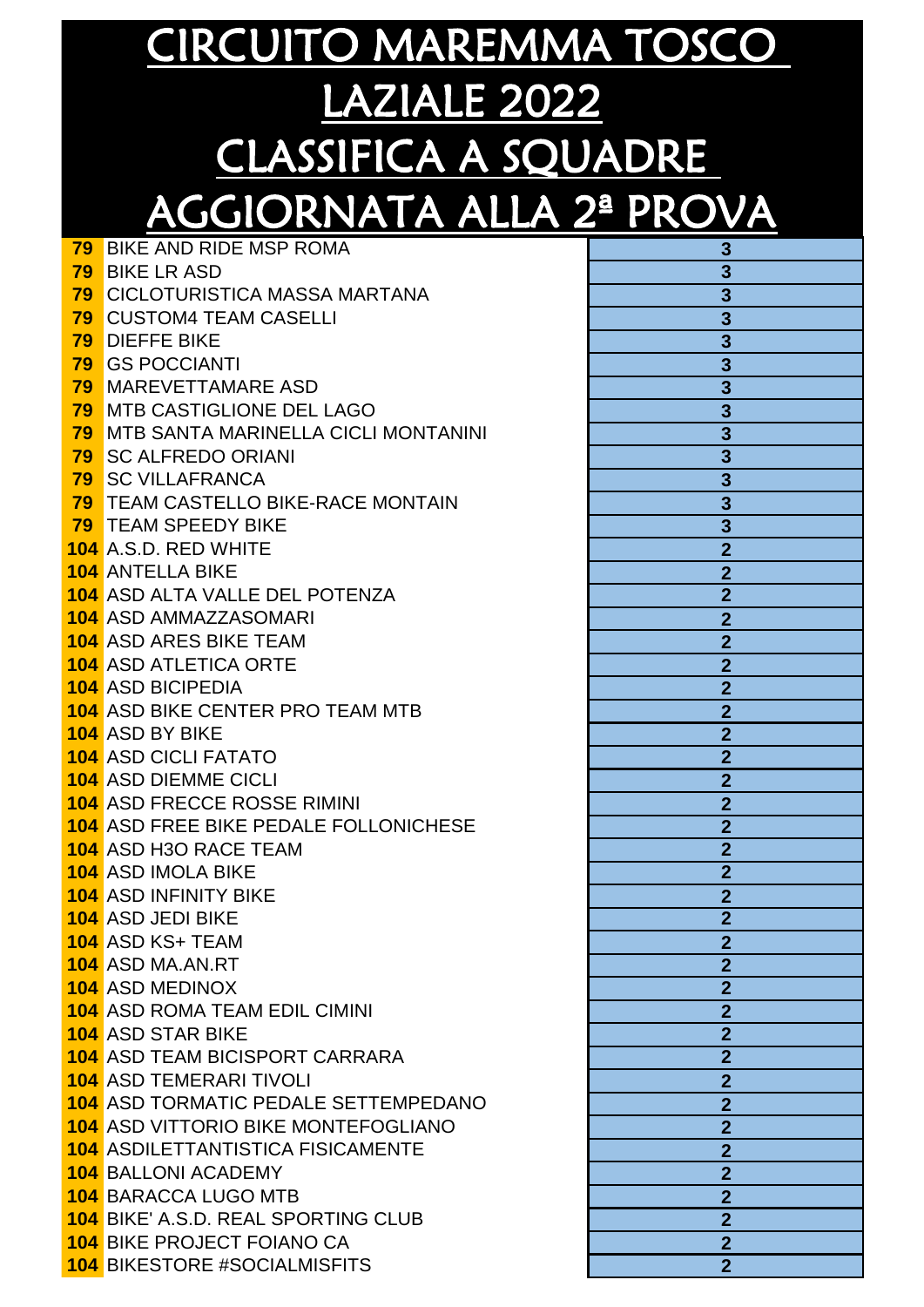| <b>104 BOMBARDIER SQUADRA CORSE ASD</b>                      |                         |
|--------------------------------------------------------------|-------------------------|
| <b>104 ELBA BIKE - SCOTT</b>                                 | 2                       |
| <b>104 GIULIODORI RENZO ASD</b>                              |                         |
| <b>104 GS CICLI GAUDENZI</b>                                 | $\overline{2}$          |
| <b>104 KILOMETROZERO ASD</b>                                 | $\overline{2}$          |
| <b>104 MONTECALVI TRAIL</b>                                  | $\overline{2}$          |
| <b>104 MTB CASENTINO ASD</b>                                 |                         |
| <b>104 MTB PICO LUPI DEGLI AURUNCI</b>                       | $\overline{\mathbf{c}}$ |
| <b>104 POL. MICHELANGELO ASD</b>                             | $\overline{2}$          |
| <b>104 RACING TEAM FANELLI</b>                               | $\overline{2}$          |
| <b>104 TEAM GASTONE NENCINI PRATO</b>                        | $\overline{2}$          |
| <b>104</b> TEAM HERO MY BIKE S.MARINO                        | $\overline{2}$          |
| <b>104 VEN MTB</b>                                           | $\overline{2}$          |
| <b>104 VIVO-MG.K VIS-DAL COLLE</b>                           | $\overline{2}$          |
| 150 + KUOTA ASD                                              |                         |
| <b>150</b> A.S.D MTB AMIATA                                  |                         |
| <b>150</b> A.S.D TEAM GIANNINI                               |                         |
| <b>150</b> A.S.D. GYMSTAR                                    |                         |
| <b>150</b> A.S.D. IMPERO                                     |                         |
| <b>150</b> A.S.D. RUOTE LIBERE MANCIANO-PITIGLIANO           |                         |
| <b>150 ABETONE GRAVITY TEAM ASD</b>                          |                         |
| <b>150 ALBISOLA BIKE</b>                                     |                         |
| <b>150</b> AMICI BIKERS CAVA DE' TIRRENI GRIFOBIKE           |                         |
| <b>150 ASD 4 STORMO</b>                                      |                         |
| <b>150 ASD BICI CLUB SIBILLINI</b>                           |                         |
| <b>150 ASD BIKE ROMA CLUB</b>                                |                         |
| <b>150</b> ASD CAPITANI MINUTERIE METALLICHE                 |                         |
| <b>150 ASD CERRO BIKE</b>                                    |                         |
| <b>150 ASD CICLOWATT</b>                                     |                         |
| <b>150 ASD CUCCO IN BIKE</b>                                 |                         |
| <b>150 ASD FREEBIKE LATINA</b><br><b>150 ASD FUTURA TEAM</b> | 1                       |
| <b>150 ASD GAGABIKE TEAM</b>                                 |                         |
| <b>150 ASD GREEN DEVILS</b>                                  |                         |
| <b>150</b> ASD IL BICICLO TEAM NEW LIMITS                    |                         |
| <b>150 ASD IRON BIKE</b>                                     |                         |
| <b>150</b> ASD MARLIA BIKE E RUNNING                         |                         |
| <b>150</b> ASD MC2 BIKE                                      |                         |
| <b>150 ASD MTB MONTE GIANO</b>                               |                         |
| <b>150 ASD MY PLANET</b>                                     |                         |
| <b>150 ASD NUOVA CICLISTI FORANO</b>                         |                         |
| <b>150 ASD PEDALE CASTELLANO</b>                             |                         |
| <b>150 ASD PROVIS BIKE</b>                                   |                         |
| <b>150 ASD RUOTA LIBERA MOIE</b>                             |                         |
| <b>150</b> ASD S E P BIKE                                    | 1                       |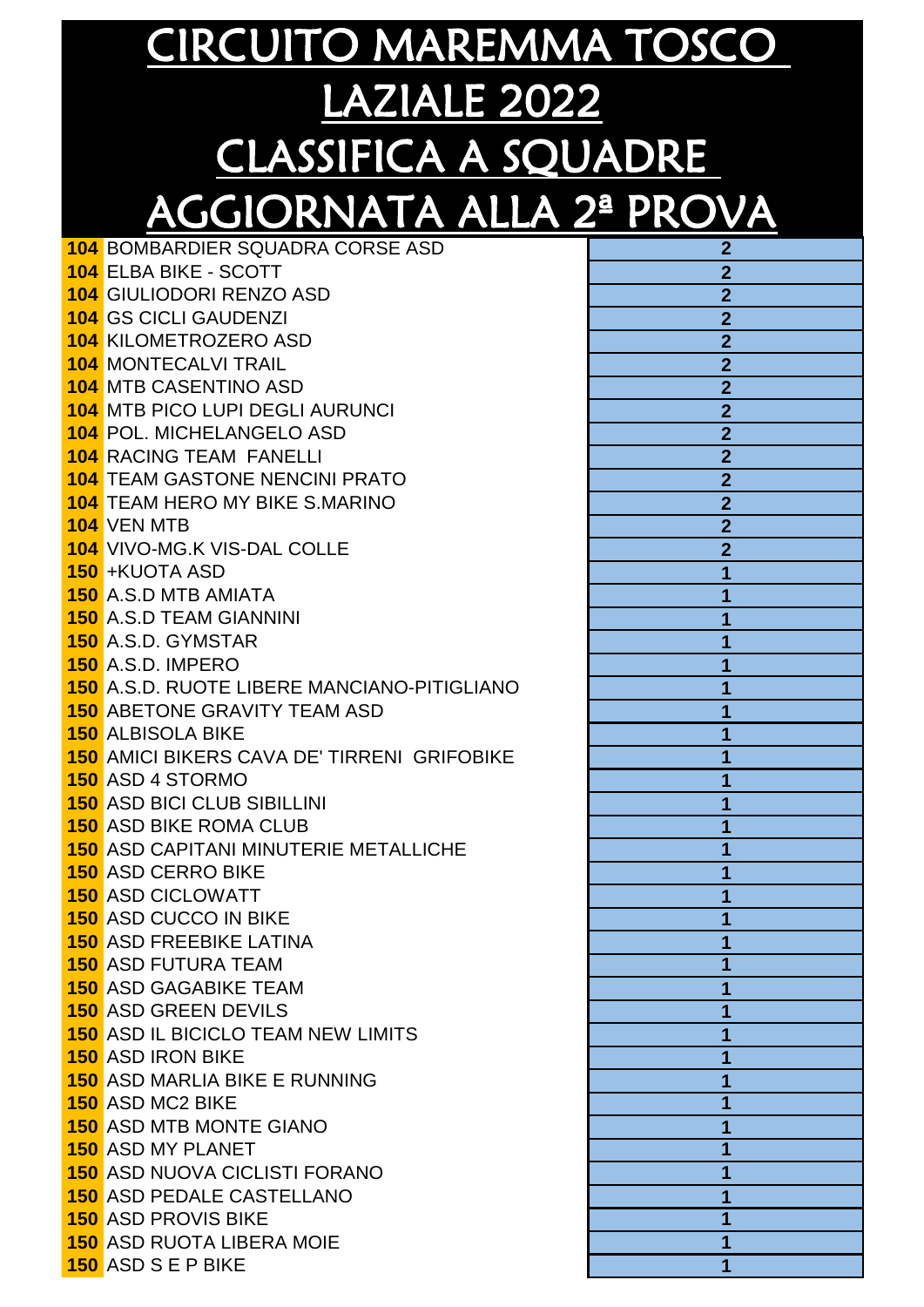ASD SAM ENDURO TEAM **1** ASD SBUBBIKERS **1** ASD SCOGLIO CYCLING TEAM **1** ASD SQUADRA FORTISSIMI **1** ASD STUDIO IFI - CICLI GABRIELLI **1** ASD SUPERBIKE TEAM **1** ASD T. BIKE ASD TEAM 2014 **1** ASD TEAM BIKE LUNANO **1** ASD TEAM SIENA BIKE **1** ASD TEAM ZAMPARELLA **1** ASD TIBUR BIKE TEAM **1** ASD TM3 TRAINING **1** ASD TOSCANA DYNAMO PISTOIA **1** ASD VALMARACING TEAM **1** ASDC VALLE DEL CONCA **1** ASDILETTANTISTICA CICLI PETTA **1** ATTITUDE NIKEX RACING TEAM **1** BAD TEAM **1** BI.ZI. BIKE LAGO DI VICO ASD **1** BICI CAMOGLI GOLFO PARADISO **1** BIKE PLUS VOLATA CYCLING **1** BIKE SERVICE CORINALDO ASD **1 150 BIKENOW ASD**  CAPOLIVERI BIKE PARK MTB CLUB **1** CIAMPINO 2R **1** CICLI CONTI GS **1** CICLISTICA VALDARBIA **1** CONTI D'ANGELI POMEZIA **1** CTM CENTRO DEDICATO AL CICLISMO ASD **1** D'AMICO DELIZIA BIKE TEAM **1** DISLIVELLO CAMP ASD **1 150 DT RACING TEAM SC**  ELBA OVEST EVENTSPORT - SAN GALGANO RUNNERS **1** GC CAPRANICHESE - AVIS **1** GRIP CASTELFIORENTINO **1** GRUPPO MTB PEDALANDO AS **1** GS ARCI PERIGNANO **1** GS CICLISTI GRASSINA ASD **1** GS CICLOSAVINESE GS CROCE VERDE ORZINUOVI ASD **1** GSC CASENTINESE GUSTATREVI MTB **1**

| $\overline{1}$          |
|-------------------------|
| 1                       |
| 1                       |
| $\overline{\mathbf{1}}$ |
|                         |
| $\overline{\mathbf{1}}$ |
| $\overline{\mathbf{1}}$ |
| $\overline{\mathbf{1}}$ |
| $\overline{\mathbf{1}}$ |
| 1                       |
| 1                       |
| $\overline{\mathbf{1}}$ |
| $\overline{\mathbf{1}}$ |
|                         |
| $\overline{\mathbf{1}}$ |
| 1                       |
| $\overline{\mathbf{1}}$ |
| $\overline{\mathbf{1}}$ |
| $\overline{\mathbf{1}}$ |
| $\overline{1}$          |
| $\overline{\mathbf{1}}$ |
| $\overline{\mathbf{1}}$ |
| $\overline{\mathbf{1}}$ |
|                         |
| $\overline{\mathbf{1}}$ |
| 1                       |
| 1                       |
| 1                       |
| 1                       |
| 1                       |
| $\overline{\mathbf{1}}$ |
| $\overline{1}$          |
| $\overline{\mathbf{1}}$ |
|                         |
| 1                       |
| $\overline{\mathbf{1}}$ |
| $\overline{\mathbf{1}}$ |
| $\overline{\mathbf{1}}$ |
| $\overline{\mathbf{1}}$ |
| $\overline{\mathbf{1}}$ |
| $\overline{\mathbf{1}}$ |
| $\overline{\mathbf{1}}$ |
| $\overline{\mathbf{1}}$ |
|                         |
| $\overline{\mathbf{1}}$ |
| $\overline{\mathbf{1}}$ |
| $\overline{\mathbf{1}}$ |
| $\overline{1}$          |
| $\overline{1}$          |
| $\overline{1}$          |
|                         |